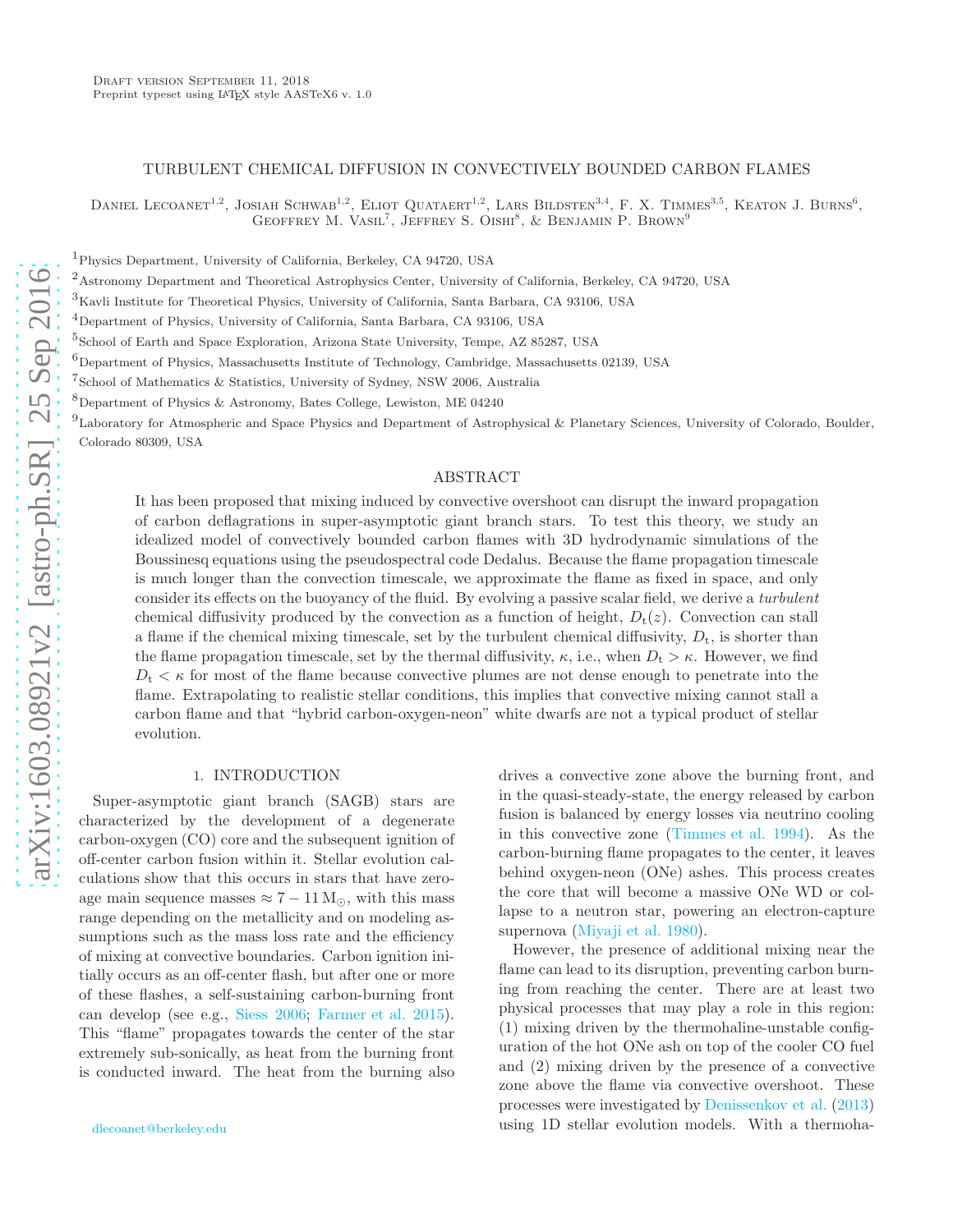line diffusion coefficient informed by multi-dimensional hydrodynamics simulations, they concluded that thermohaline mixing was not sufficient to disrupt the flame. However, they did find that the introduction of sufficient convective boundary mixing—using a model of exponential overshooting [\(Freytag et al. 1996;](#page-8-5) [Herwig 2000\)](#page-8-6) disrupted the flame, preventing carbon burning from reaching the center. This led to the production of "hybrid C/O/Ne" WDs, in which a CO core is overlaid by an ONe mantle. Several groups have begun to model the explosions that would originate from objects with this configuration [\(Denissenkov et al. 2015;](#page-8-7) [Kromer et al.](#page-8-8) [2015;](#page-8-8) [Bravo et al. 2016](#page-8-9); [Willcox et al. 2016\)](#page-8-10).

Is mixing sufficiently vigorous to disrupt the carbon flame? This is a key question for understanding the final outcomes of SAGB stars and the WDs they produce. If the thermal diffusivity  $\kappa$  is much larger than the chemical diffusivity  $D$ , the flame propagates into fresh fuel much more quickly than the fuel and ash can mix, allowing the flame to successfully propagate to the center of the star. We estimate  $\kappa/D \sim 10^6$  using the thermal conductivity in MESA (which is drawn from [Cassisi et al. 2007\)](#page-8-11) and a chemical diffusivity from [Beznogov & Yakovlev](#page-8-12) [\(2014\)](#page-8-12). However, convective mixing could produce a *turbulent* diffusivity  $D_t$ , which if similar to  $\kappa$ , could mix ash into the fuel, stalling the flame, as was found in [Denissenkov et al.](#page-8-4)  $(2013)$ .

In this paper, we present 3D simulations of an idealized model of a convectively-bounded carbon flame. These simulations allow us to measure the enhanced mixing due to convective overshoot, and to determine if  $D_t > \kappa$  within the flame. Section [2](#page-1-0) summarizes the properties of carbon flames, which we use to motivate the problem setup presented in Section [3.](#page-2-0) Section [4](#page-3-0) presents the results of our simulations and we discuss their implications in Section [5.](#page-7-0)

## 2. CARBON FLAME PROPERTIES

<span id="page-1-0"></span>To obtain an example of the structure of a carbon flame, we evolve a star with zero-age main sequence mass of 9.5  $M_{\odot}$  using revision 6794 of the MESA stellar evolution  $\text{code}^1$  $\text{code}^1$  [\(Paxton et al. 2011,](#page-8-13) [2013,](#page-8-14) [2015\)](#page-8-15). We used the publicly available inlists of [Farmer et al.](#page-8-1) [\(2015](#page-8-1)), who undertook a systematic study of carbon flames in SAGB stars. We did not include the effects of overshoot at the convective boundaries, but did include the effects of thermohaline mixing. The Brunt-Väisälä (buoyancy) frequency profile of the carbon flame is shown by the blue line in Fig. [1.](#page-2-1) The thermal component dominates the buoyancy frequency. The much smaller compositional component is destabilizing, but [Denissenkov et al.](#page-8-4)

[\(2013\)](#page-8-4) found thermohaline mixing to not affect flame propagation. The flame structure in Fig. [1](#page-2-1) is similar to that shown in Figure 3 of [Denissenkov et al.](#page-8-4) [\(2013\)](#page-8-4).

The peak of the buoyancy frequency profile shown in Fig. [1](#page-2-1) is at a Lagrangian mass coordinate of  $M_r =$  $0.13 M_{\odot}$ . The properties of the flame change as it propagates, but the following numbers are representative throughout the evolution. The inward flame velocity is  $u = 9 \times 10^{-4} \text{ cm s}^{-1}$ ; it will take  $\sim 10^4 \text{ yr}$ to reach the center. The flame width,  $\delta$ , measured in terms of pressure scale height,  $H = 2 \times 10^8$  cm, is  $\delta/H \approx 0.03$ . The timescale for the flame to cross itself,  $t_{\text{cross}} = \delta/u \approx 200 \text{ yr}$ , which is also the timescale for the nuclear burning to occur. The convection zone above the flame has a radial extent of about one pressure scale height and a convective turnover timescale of a few hours. This implies that there are  $\sim 10^5$  convective turnover times in the time it takes flame to cross itself. Thus, over the relatively smaller number of convective turnover times covered by our simulations,  $\sim 10^2$ , the flame is effectively stationary, allowing us to exclude nuclear reactions in our model.

We note that our stationarity assumption is not universally applicable. Convectively bounded oxygen-neonburning flames, which can also occur in the late evolution of stars in this mass range are thinner,  $\delta \sim 10^3$  cm, and have higher velocities,  $u \sim 1 \text{ cm s}^{-1}$ , as a result of the higher energy generation rate [\(Timmes et al. 1994](#page-8-2); [Woosley & Heger 2015](#page-8-16)). Consequently, the time for the flame to traverse its width may be  $\lesssim$  10 convective turnover times. Thus it is difficult to anticipate how our simulations carry over to the case of oxygen-neon flames.

The Mach number of the convection is  $\approx 4 \times 10^{-5}$ , so compressibility does not play an important role in the convection. To measure the degree of turbulence of the convection, we calculate the Rayleigh number

<span id="page-1-2"></span>
$$
\text{Ra} = \frac{\omega_0^2 H^4}{\nu \kappa},\tag{1}
$$

which is the ratio of convective driving to diffusive damping. The variables  $\omega_0$  and H represent typical convective frequencies and lengths, and  $\nu$  and  $\kappa$  are the kinematic viscosity and thermal diffusivity. We estimate the convection driven by a carbon flame to have Ra ~ 10<sup>24</sup>, using  $\omega_0 \sim 3 \times 10^{-4} \text{ s}^{-1}$ ,  $H \sim 2 \times 10^8 \text{ cm}$ ,  $\nu \sim 5 \times 10^{-2} \text{ cm}^2 \text{ s}^{-1}$  [\(Itoh et al. 1983\)](#page-8-17) and  $\kappa \sim 3 \times$  $10^3 \text{ cm}^2 \text{ s}^{-1}$  [\(Itoh et al. 1987\)](#page-8-18). This large Rayleigh number means the flow is extremely turbulent.

Flames maintain coherence because their thermal diffusivity is much larger than their chemical diffusivity. The ratio of these diffusivities is the Lewis number

<span id="page-1-3"></span>
$$
\text{Le} = \frac{\kappa}{D}.\tag{2}
$$

<span id="page-1-1"></span><sup>1</sup> MESA is available at <http://mesa.sourceforge.net/>.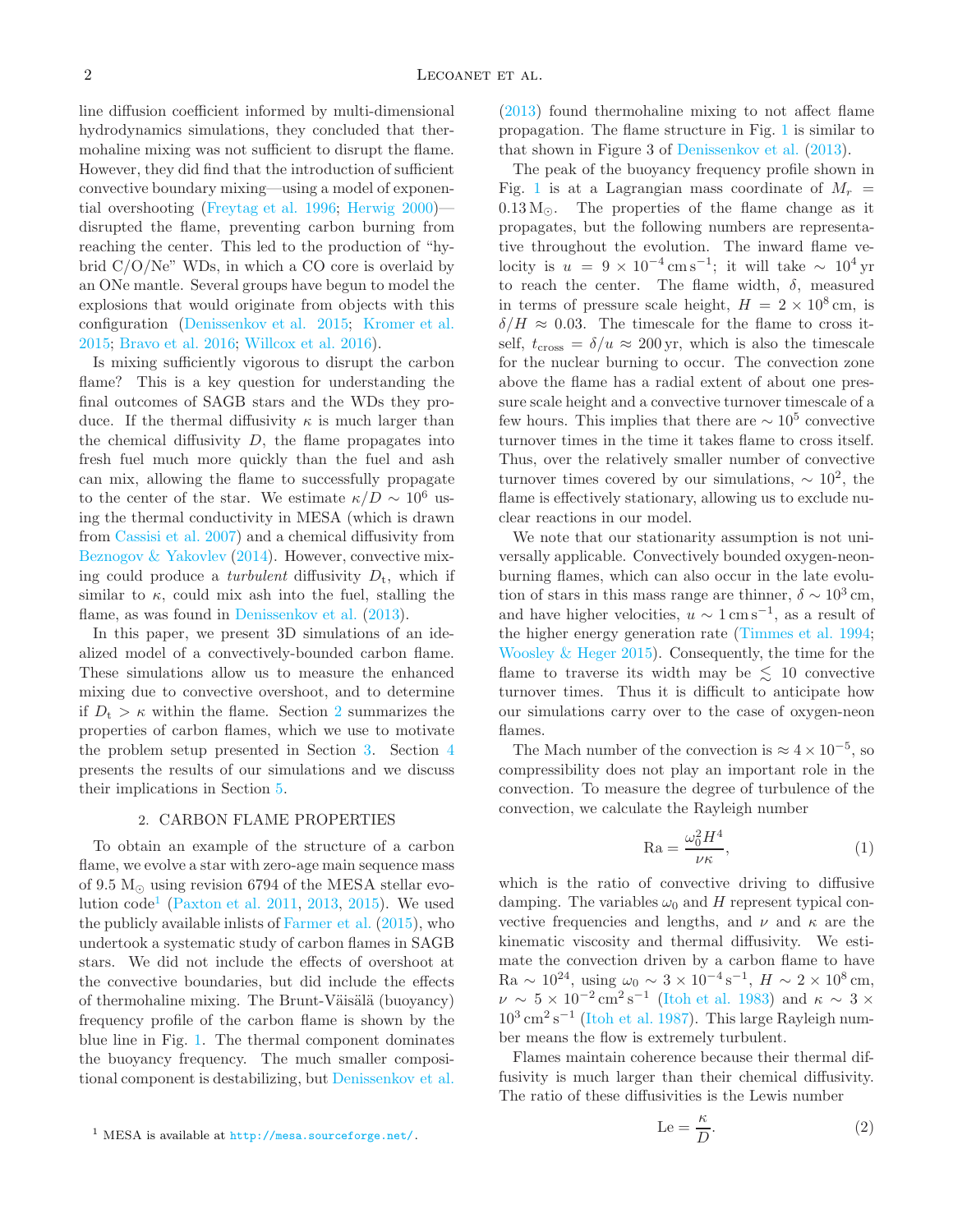

<span id="page-2-1"></span>Figure 1. The blue line shows the buoyancy frequency squared near a carbon flame from a 9.5  $M_{\odot}$  star evolved in MESA. The red line is the buoyancy frequency squared from the Dedalus simulation R8 (very close to its initial profile, see equation  $6$ ). Due to computational limitations, the buoyancy frequency in the model of the carbon flame is much lower and the transition between the buoyancy peak and the convective region is much more gradual, in Dedalus than in the MESA model. These differences both act to enhance the convective mixing via overshoot in Dedalus. The inset shows the neutral buoyancy height  $z<sub>nb</sub>$  and the bottom of the convection zone  $z_0$  in the Dedalus simulation. In the MESA model, this region is not resolved, with a width  $z_0 - z_{\text{nb}} < 3 \times 10^{-3}$  H.

<span id="page-2-0"></span>For carbon flames, we estimate Le  $\sim 10^6$ .

#### 3. PROBLEM SETUP

Our idealized simulations make a variety of assumptions to render this problem computationally tractable. We do not include nuclear reactions because the flame is effectively stationary on the convection time scale. We use the Boussinesq approximation because the Mach number of the convection is small, and the height of the convection zone is about a scale height, so we do not believe density contrasts across the convection zone will strongly alter the dynamics.

### 3.1. Equations, Numerics, & Assumptions

We solve the 3D Boussinesq equations [\(Spiegel & Veronis 1960](#page-8-19)) using the Dedalus<sup>[2](#page-2-3)</sup> pseudospectral code [\(Burns et al. 2017\)](#page-8-20).

$$
\partial_t \mathbf{u} + \nabla p - \nu \nabla^2 \mathbf{u} - gT \mathbf{e}_z = -\mathbf{u} \cdot \nabla \mathbf{u}, \tag{3}
$$

$$
\partial_t T - \kappa \nabla^2 T = -\boldsymbol{u} \cdot \boldsymbol{\nabla} T + \bar{H}, \quad (4)
$$

$$
\nabla \cdot \mathbf{u} = 0,\tag{5}
$$

where  $u$  and  $p$  are the fluid velocity and pressure, respectively, T is the temperature normalized to a reference value, g is the gravitational acceleration, and  $e_z$  is the unit vector in the vertical direction. We neglect the compositional effects on buoyancy (and thus thermohaline mixing), and always use  $\nu = \kappa$  for computational convenience.

Convective overshoot is particularly sensitive to the buoyancy frequency profile (e.g., [Brummell et al. 2002](#page-8-21)). Thus, we study convective overshoot using a buoyancy frequency profile inspired by a carbon flame. This assumes that the most important property affecting turbulent mixing of a carbon flame is its strong buoyancy stabilization.

The simulations are initialized with a temperature profile  $T_0(z)$  satisfying  $N_0^2(z) = g \frac{d T_0}{dz}$ , where

<span id="page-2-2"></span>
$$
N_0^2 = -\omega_0^2 + N_{\text{tail}}^2 \frac{1}{2} \left[ 1 - \tanh\left(\frac{z - z_{\text{fl}}}{\Delta z_{\text{fl}}}\right) \right]
$$

$$
+ N_{\text{fl}}^2 \cosh\left(\frac{z - z_{\text{fl}}}{\Delta z_{\text{fl}}}\right)^{-2}, \tag{6}
$$

where  $\omega_0^2$  is a characteristic convective frequency, and we take  $N_{\text{tail}}^2 = 100\omega_0^2$ ,  $N_{\text{fl}}^2 = 10^4\omega_0^2$  as approximations to the MESA model. The position of the buoyancy peak ("flame") is  $z_{\text{fl}} = 0.9H$  and its half-width is  $\Delta z_{\rm fl} = 0.05H$ , where H represents a pressure scale height. We plot the time-averaged buoyancy frequency profile of simulation R8 in Fig. [1](#page-2-1) with a red line. All simulations have very similar buoyancy frequency profiles, which differ from  $N_0^2$  only very close to the bottom of the convection zone. We also include a heating term  $\bar{H} = -\kappa \partial_z^2 T_0$  which exactly balances the diffusion of  $T_0$ . This maintains the buoyancy profile and convection over the course of our simulations, enforcing the stationary assumption.

It is important to note that a flame with the width and thermal diffusivity used in our simulations would propagate across itself in only  $10^{1-2}$  convective turnover times. This is because the thermal diffusion in the simulations is much more rapid than in a star. As a result, the stationary buoyancy peak in our simulations does not self-consistently represent a real carbon flame, whose properties would depend on the thermal diffusivity. However, in the limit in which the thermal diffusivity in the simulation approaches the thermal diffusivities realized in stars, the simulations would provide a good approximation to convective overshoot in real carbon flames. Therefore, we hold the buoyancy profile of the model "flame" fixed as we carry out simulations with different microphysical diffusivities. We show below that despite the need to extrapolate the simulation results, we can nonetheless draw firm conclusions about convective mixing in carbon flames.

The simulations are non-dimensionalized using the pressure scale height  $H$ , and the initial buoyancy frequency in the convection zone  $|N_0(z = 2H)| = \omega_0$ . These are used to define a Rayleigh number (Eqn. [1\)](#page-1-2). The limited resolution of any multi-dimensional astro-

<span id="page-2-3"></span><sup>2</sup> Dedalus is available at <http://dedalus-project.org>.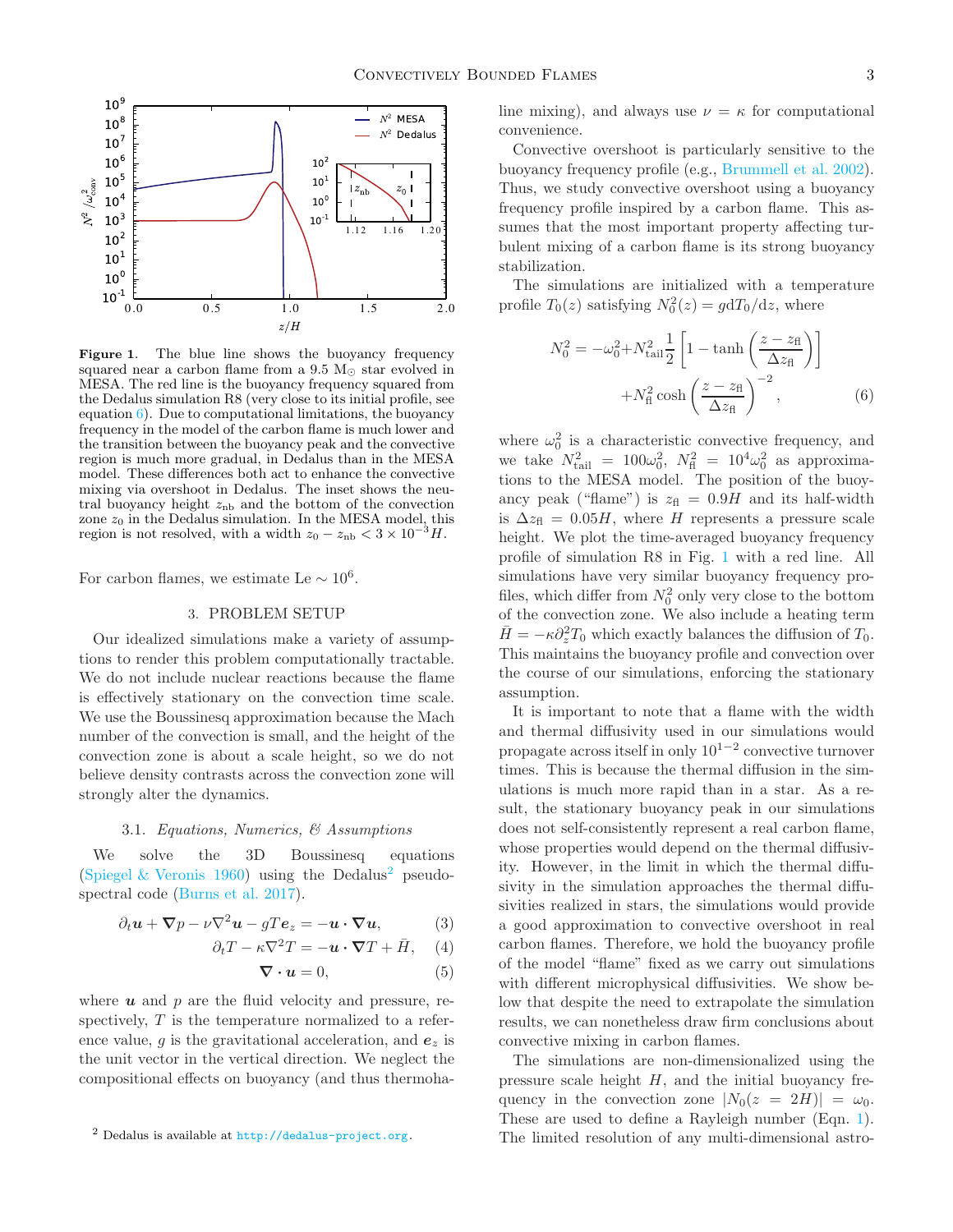physics simulation requires diffusivities much larger than in stars, so we can only reach Ra =  $10^9 \ll 10^{24}$ . Our highest resolution simulation required about 3 million cpu-hours on the Pleiades supercomputer.

We define the bottom of the convection zone, where  $N^2 = 0$ , to be  $z_0$ . We also define the height of neutral buoyancy  $z_{\rm nb}$ , the point at which  $\langle T(z_{\rm nb})\rangle_{x,y,t} =$  $\langle T(z_{\text{top}})\rangle_{x,y,t}$ , where  $\langle \cdot \rangle_x$  denotes an average over x, and  $z<sub>top</sub>$  is the top of the domain (see inset in Fig. [1\)](#page-2-1). Plumes emitted at the top of the convection zone become neutrally buoyant at  $z_{\rm nb}$ . Convective plumes cross  $z_0$ , but rarely pass below  $z_{\rm nb}$ .

The convection frequency  $\omega _{\rm{conv}}$  and the height of the convection zone  $H_{\text{conv}}$  are outputs of the simulation. We define  $H_{\text{conv}}$  using  $z_0$  and

$$
\omega_{\text{conv}} = 2\pi \frac{w_{\text{rms}}}{H_{\text{conv}}},\tag{7}
$$

where  $w_{\rm rms}$  is the root-mean-square vertical velocity in the convection zone. We find  $H_{\text{conv}} \approx 0.83H$  and  $\omega_{\text{conv}} \sim 0.3 \omega_0$ .

Simulations with higher Ra have smaller  $\omega_{\text{conv}}$ . This is driven by the thermal equilibration of the system. In statistically steady state, the convection zone is almost isothermal, so the temperature perturbation at the bottom of the convection zone is about  $-H_{\text{conv}}\omega_0^2/g$ . To satisfy our bottom boundary condition, the stable region has a temperature gradient of about  $-H_{\text{conv}}\omega_0^2/(gH_{\text{stable}})$ , where  $H_{\text{stable}} = 2 - H_{\text{conv}}$ . Because the temperature gradient in the stable region is independent of  $\kappa$ , the heat flux scales like  $\kappa \sim \text{Ra}^{-1/2}$ . To maintain flux balance, this heat flux must be carried by the convective flux in the convection zone, which scales like  $w_{\text{rms}}^3$ . Thus, we have that  $w_{\text{rms}} \sim \omega_{\text{conv}} \sim$  $\rm{Ra}^{-1/6}$ .

Plumes become neutrally buoyant at  $z<sub>nb</sub>$ , but will penetrate further due to their inertia. To measure this effect, we define an "overshoot number" Ov, which is the ratio of inertial to buoyancy forces near  $z_{\rm nb}$ ,

$$
\text{Ov} \equiv \frac{\omega_{\text{conv}}^2}{N_{\text{fl}}^2} \frac{\Delta z_{\text{fl}}}{H},\tag{8}
$$

where we estimate the inertia of the fluid as  $\sim \omega_{\text{conv}}^2 H$ , and the buoyancy as  $H^2 N_{\text{fl}}^2 / \Delta z_{\text{fl}}$ . The latter assumes the derivative of the buoyancy frequency squared near  $z<sub>nb</sub>$  is proportional to  $N_{\text{fl}}^2/\Delta z_{\text{fl}}$ . We report Ov for our simulations in Table [1.](#page-4-0)

For comparison, we estimate real flames have Ov  $\sim$  $10^{-10}$ , using  $N_{\text{fl}}^2 \sim 2 \times 10^8$  and  $\Delta z_{\text{fl}} = 0.03H$ . However, the buoyancy frequency profile is actually much steeper than this linear estimate, so the real Ov is likely even smaller (see Fig. [1\)](#page-2-1). Our chosen buoyancy profile differs from the MESA model in two important ways: (1) the peak is at lower frequencies; and (2) the buoyancy frequency approaches zero more gradually. This is necessary because it is difficult to resolve the fast buoyancy timescale, and sharp buoyancy gradients numerically. Both these changes lead to substantially higher Ov than we expect in real flames. Thus, we expect our simulated plumes to penetrate much further than the convective plumes driven by carbon flames. Table [1](#page-4-0) also reports the Reynolds number, a measure of the degree of turbulence in the fluid, defined as

<span id="page-3-2"></span>
$$
Re = \frac{w_{\rm rms} H_{\rm conv}}{\nu}.
$$
 (9)

We solve the equations in cartesian geometry  $(x, y, z)$ , in the domain  $[0, 4H]^2 \times [0, 2H]$ . The simulations are periodic in the horizontal directions, and no-slip with zero temperature perturbation at the top and bottom. All quantities are expanded in a Fourier series in the horizontal directions. In the vertical direction, quantities are independently expanded in Chebyshev polynomials over the domain  $[0, 1.05H]$ , and over the domain  $[1.05H, 2H]$ , with boundary conditions imposed at  $z = 1.05H$  to maintain continuity of each quantity and its first vertical derivative. An equal number of Chebyshev modes are used in each vertical sub-domain. 3/2 dealiasing is used in each direction. We use mixed implicit-explicit timestepping, where all the linear terms are treated implicitly, and the remaining terms treated explicitly. The timestep size is determined using the Courant–Friedrichs–Lewy (CFL) condition. Table [1](#page-4-0) describes the simulations presented in this paper.

# 3.2. Passive Tracer Field

The goal of this work is to estimate turbulent diffusivities associated with convective overshoot. To do this, we solve for the evolution of a passive tracer field  $c$ 

$$
\partial_t c - D\nabla^2 c = -\boldsymbol{u} \cdot \boldsymbol{\nabla} c. \tag{10}
$$

<span id="page-3-1"></span>The tracer c heuristically represents the fuel concentration, and  $D$  is a proxy for chemical diffusivity (and is required for numerical stability). The tracer  $c$  satisfies zero flux boundary conditions on the top and bottom of the domain, so its volume integral is conserved. It is initialized with

$$
c = \frac{1}{2} \left[ 1 - \tanh\left(\frac{z - 0.8H}{\Delta z_{\text{fl}}}\right) \right],\tag{11}
$$

<span id="page-3-0"></span>which corresponds to  $c = 0$  in the convection zone and  $c = 1$  below the buoyancy peak in the stable region.

## 4. RESULTS

After several convective turnover times, the system reaches a statistically steady state. We visualize the convection in Fig. [2,](#page-4-1) plotting 2D vertical slices of the temperature perturbation field and the normalized passive scalar field. The temperature perturbation is  $T' =$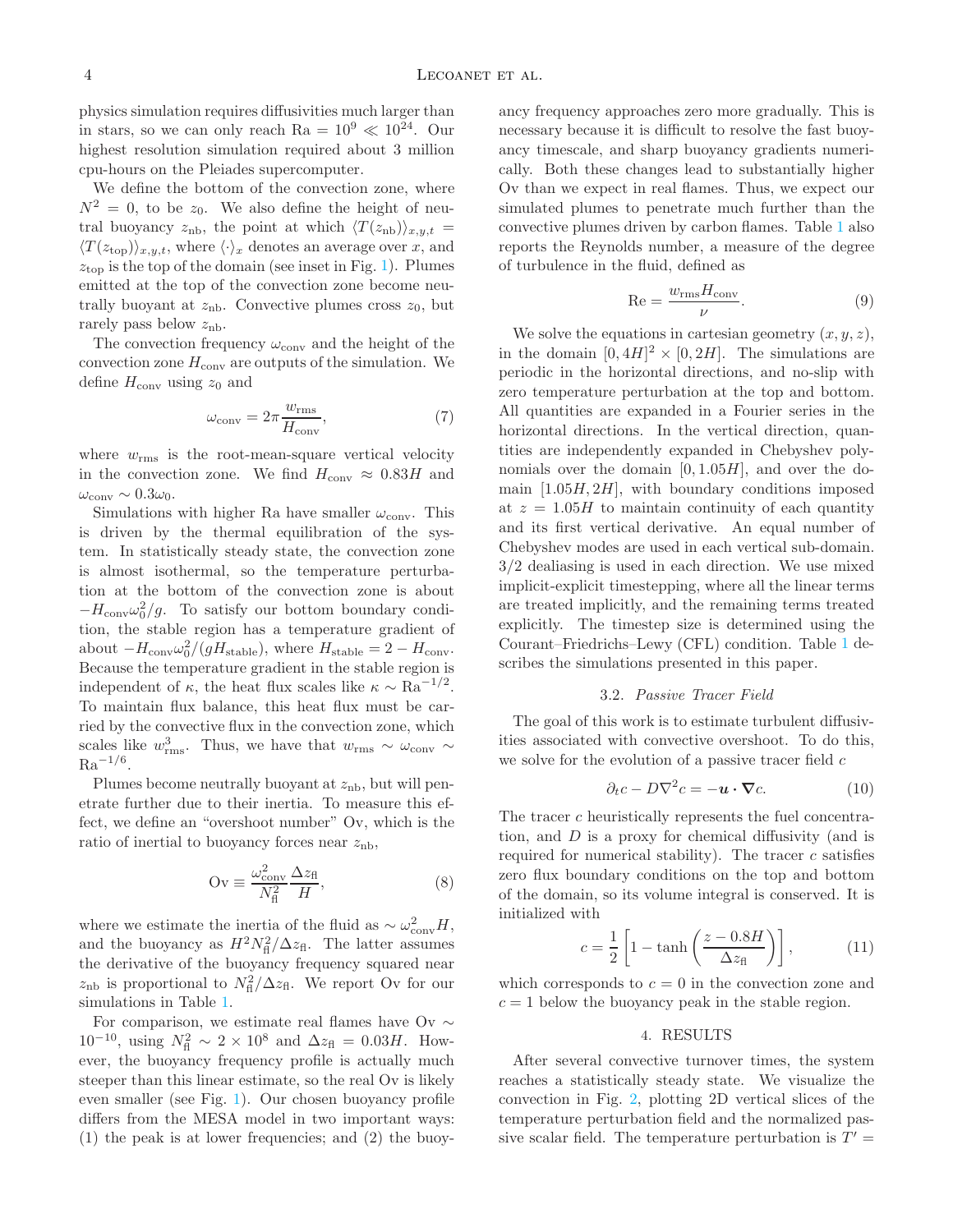<span id="page-4-0"></span>**Table [1](#page-1-2).** List of simulations. The Rayleigh and Lewis number characterize the diffusion in the simulations (see eqns. 1 & [2\)](#page-1-3). The resolution is the number of Fourier or Chebyshev modes used in each direction. The CFL safety factor is listed along with our choice of timestepper. The overshoot number Ov measures the ratio of inertial to buoyancy forces in the overshoot region (see eqn. [8\)](#page-3-1). The Reynolds number describes the degree of turbulence in the simulation (see eqn. [9\)](#page-3-2). The three columns after the Reynolds number are the heights at which  $D_t = \alpha \kappa$ , where  $\alpha = 1, 0.3$ , or 0. For comparison, in simulation R8, the bottom of the convection zone is  $z_0 = 1.180$  and the height of neutral buoyancy is  $z_{\rm nb} = 1.116$ . The last column is the overshoot length (normalized to the pressure scale height  $H$ ), defined as the distance between the bottom of the convection zone and the location where  $D_t = 0$ .

| Name          | Ra              | Le         | Resolution | Timestepper/CFL | O <sub>V</sub>     | Re  |       | $D_t = \kappa$ $D_t = 0.3\kappa$ | $D_t=0$ | $L_{ov}$ |
|---------------|-----------------|------------|------------|-----------------|--------------------|-----|-------|----------------------------------|---------|----------|
| R.7           | $10^{7}$        |            | $256^3$    | $RK222^a/1.0$   | $4 \times 10^{-4}$ | 150 | 1.123 | 1.097                            | 1.066   | 0.111    |
| R8            | $10^{8}$        |            | $256^3$    | RK222/1.0       | $2 \times 10^{-4}$ | 329 | 1.122 | 1.102                            | 1.080   | 0.101    |
| R.9           | $10^{9}$        |            | $512^3$    | $SBDF2^{b}/0.4$ | $1 \times 10^{-4}$ | 751 | 1.122 | 1.107                            | 1.091   | 0.090    |
| RZL3          | $10^{7}$        | $10^{1/2}$ | $256^3$    | RK222/1.0       | $4 \times 10^{-4}$ | 150 | 1.133 | 1.102                            | 1.061   | 0.116    |
| R8L3          | $10^{8}$        | $10^{1/2}$ | $256^{3c}$ | RK222/1.0       | $2 \times 10^{-4}$ | 329 | 1.133 | 1.109                            | 1.083   | 0.098    |
| <b>R.7L10</b> | 10 <sup>7</sup> | 10         | $256^{3c}$ | RK222/1.0       | $4\times10^{-4}$   | 150 | 1.145 | 1.111                            | 1.063   | 0.114    |

a Second order, two-stage Runge-Kutta method [\(Ascher et al. 1997\)](#page-8-22)

<sup>b</sup>Second order semi-backward differencing [\(Wang & Ruuth 2008\)](#page-8-23).

<sup>c</sup>The passive scalar field is evolved at  $512^3$ .



<span id="page-4-1"></span>Figure 2. Two dimensional vertical slices of the temperature perturbation field (top) and the normalized passive scalar field (bottom) in simulation R9. The color scale for  $\tilde{c}$  consists of two linear maps, stitched together at  $\tilde{c} \approx -0.5$  to show the small variations within the convection zone. The dashed line shows the bottom of the convection zone,  $z_0$ , and the solid line shows  $z<sub>nb</sub>$  the neutral buoyancy height. The perturbations below  $z<sub>nb</sub>$  are waves and yield negligible mixing.

 $T - \langle T \rangle_{x,y,t}$ . We normalize the passive scalar field by subtracting off the volume-average, and setting its value to 1 at the bottom boundary:

$$
\tilde{c} = (c - \langle c \rangle_{x,y,z}) / (\langle c(z=0) \rangle_{x,y} - \langle c \rangle_{x,y,z}) . \quad (12)
$$

Fig. [2](#page-4-1) includes dashed lines at the bottom of the convection zone,  $z_0$ , and solid lines at the height of neutral buoyancy  $z_{\rm nb}$ . There is substantial convective overshoot



<span id="page-4-2"></span>Figure 3. Horizontal average of the passive scalar field at four times in simulation R8.  $\bar{c}$  is also time-averaged around each time for  $30\omega_{\text{conv}}^{-1}$ . The passive scalar field is attracted to the self-similar solution,  $C$  (right panel and equation [13\)](#page-5-0). The left panel also shows the solution of the effective diffusion model (equation [16\)](#page-5-1). The 1D effective diffusion model matches the 3D simulation.

between  $z_0$  and  $z_{\rm nb}$ . Below  $z_{\rm nb}$ , the buoyancy perturbations show the long, coherent structures of internal gravity waves. These waves yield negligible mixing.

## 4.1. Self-Similar Solution

We now study the evolution of the horizontal average of the passive scalar field,  $\bar{c} \equiv \langle c \rangle_{x,y}$ . After several convective turnover times,  $\bar{c}$  approaches a self-similar so-lution. The left panel of Fig. [3](#page-4-2) shows the evolution of  $\bar{c}$ in simulation R8, where  $t_0$  is several turnover times after the beginning of the simulation. The profiles collapse to a single curve after subtracting off the volume-average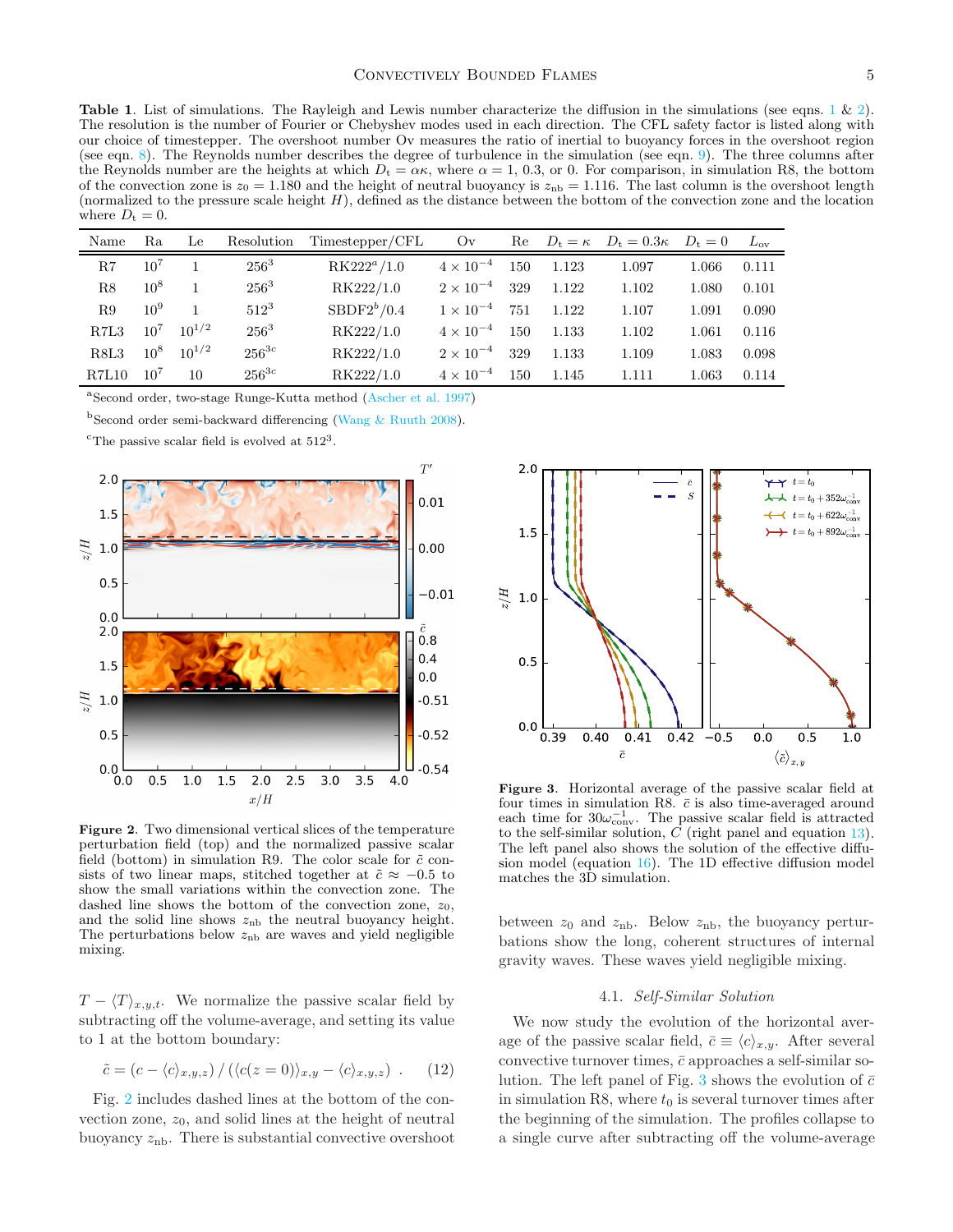

<span id="page-5-4"></span>Figure 4. Horizontal average of a passive scalar field using the convection in simulation R8. c is initialized at  $t_1$  to be horizontally uniform, with the vertical profile shown here. The diffusion model equation [\(16\)](#page-5-1) was initialized with the same profile. The 1D effective diffusion model matches the 3D simulation over the entire simulation.

and normalizing the bottom value to unity (i.e., taking the horizontal average of  $\tilde{c}$  shown in Fig. [2\)](#page-4-1). This indicates that

$$
\bar{c}(z,t) - \langle \bar{c} \rangle_z \to A(t)C(z),\tag{13}
$$

where  $A(t)$  is an amplitude, and  $C(z)$  the vertical profile in the right panel of Fig. [3.](#page-4-2) Furthermore, we find that  $A(t) = A_0 \exp(-\lambda t)$ . C thus satisfies the equation

$$
-\lambda C - D\partial_z^2 C = -\left\langle \mathbf{u} \cdot \nabla \frac{c}{A} \right\rangle_{x,y,t}
$$
 (14)

We now assume that the term on the right hand side can be written as a turbulent diffusion term. This is the Fickian diffusion ansatz (e.g., [Brandenburg et al. 2009\)](#page-8-24). The equation can be rewritten as

$$
-\lambda C = \partial_z [(D + D_t) \partial_z C], \qquad (15)
$$

where  $D_t(z)$  is a turbulent diffusivity profile. We can invert equation [\(15\)](#page-5-2) to solve for  $D_t$  in terms of  $\lambda$  and C by integrating the equation with respect to z and then dividing by  $\partial_z C$ . We find that  $D_t \ll D$  in the stable region, and is large  $\sim w_{\rm rms}H_{\rm conv}$  in the convection zone; the value of  $D_t$  is not well-constrained in the convection zone, as  $\partial_z C$  is very close to zero. We find that the *effective* diffusivity,  $D + D_t$  is well-fit by two error functions, one which varies from zero in the convection zone to  $D$  in the stable region, the other which varies from zero in the stable region to  $w_{\text{rms}}H_{\text{conv}}$  in the convection zone. In the rest of this paper, we replace  $D_t$ by a least-squares fit composed of these error functions. Fig. [5](#page-5-3) (left panel) includes both  $|D_t|$  (dotted black line) and the least-squares fit (yellow line) for simulation R8.

### 4.2. Turbulent Diffusivity Model



<span id="page-5-3"></span>**Figure 5.** Turbulent diffusivity (equation  $15$ ) as a function of height in each of our simulations, both in units of the characteristic convective diffusivity (left panel), and in units of the thermal diffusivity (right panel). We plot a fit to  $D_t$  for all simulations, and also plot  $|D_t|$  itself in the thin dotted line for simulation R8. The dashed line shows the bottom of the convection zone,  $z_0$ , and the solid line shows  $z_{\rm nb}$ , the neutral buoyancy height. In the left panel, the height at which  $D_t =$  $0.3\kappa$  is marked by an asterisk—mixing can only affect flame propagation above this point. The hatched region shows the region that must be mixed in order to disrupt the flame (section [4.4\)](#page-6-0). Increasing Ra and/or Le causes  $D_t$  to approach zero further away from the buoyancy peak, meaning that mixing is less significant for more realistic parameters.

<span id="page-5-0"></span>To show that the convection acts like a turbulent diffusivity, we solve the model equation

<span id="page-5-1"></span>
$$
\partial_t S(z, t) = \partial_z [(D + D_t) \partial_z S(z, t)]. \tag{16}
$$

If we initialize  $S(z, t)$  with  $\langle c(t = t_0) \rangle_{x,y}$  and use our fit for  $D_t(z)$ , we find that  $S \approx A(t)C(z)$ , as shown in Fig. [3,](#page-4-2) for every simulation.

<span id="page-5-2"></span>As a further test of the diffusion model, we reinitialized simulation R8 with a new concentration field profile halfway through the simulation at time  $t_1$ . We solved equation [\(16\)](#page-5-1) with  $S(z, t_1) = \overline{c}(t = t_1)$ . Fig. [4](#page-5-4) shows that  $S \approx \bar{c}$  for the remainder of the simulation.

## 4.3. Diffusion Profiles

<span id="page-5-5"></span>We plot the turbulent diffusion profiles  $D_t(z)$  for each of our simulations in Fig. [5,](#page-5-3) both in units of the characteristic convective diffusivity (left panel), and in units of the thermal diffusivity (right panel). In the convection zone, the diffusivity is about equal to the convective diffusivity, partially dictated by our choice of fit. The turbulent diffusivity drops from its convective value within the convection zone. This cannot be attributed to the change in the horizontal average of  $w^2$  near  $z_0$  (similar to [Jones et al. 2016](#page-8-25)). Deep within the stably stratified region, the turbulent diffusivity is nearly zero.

We are interested in how  $D_t$  transitions from large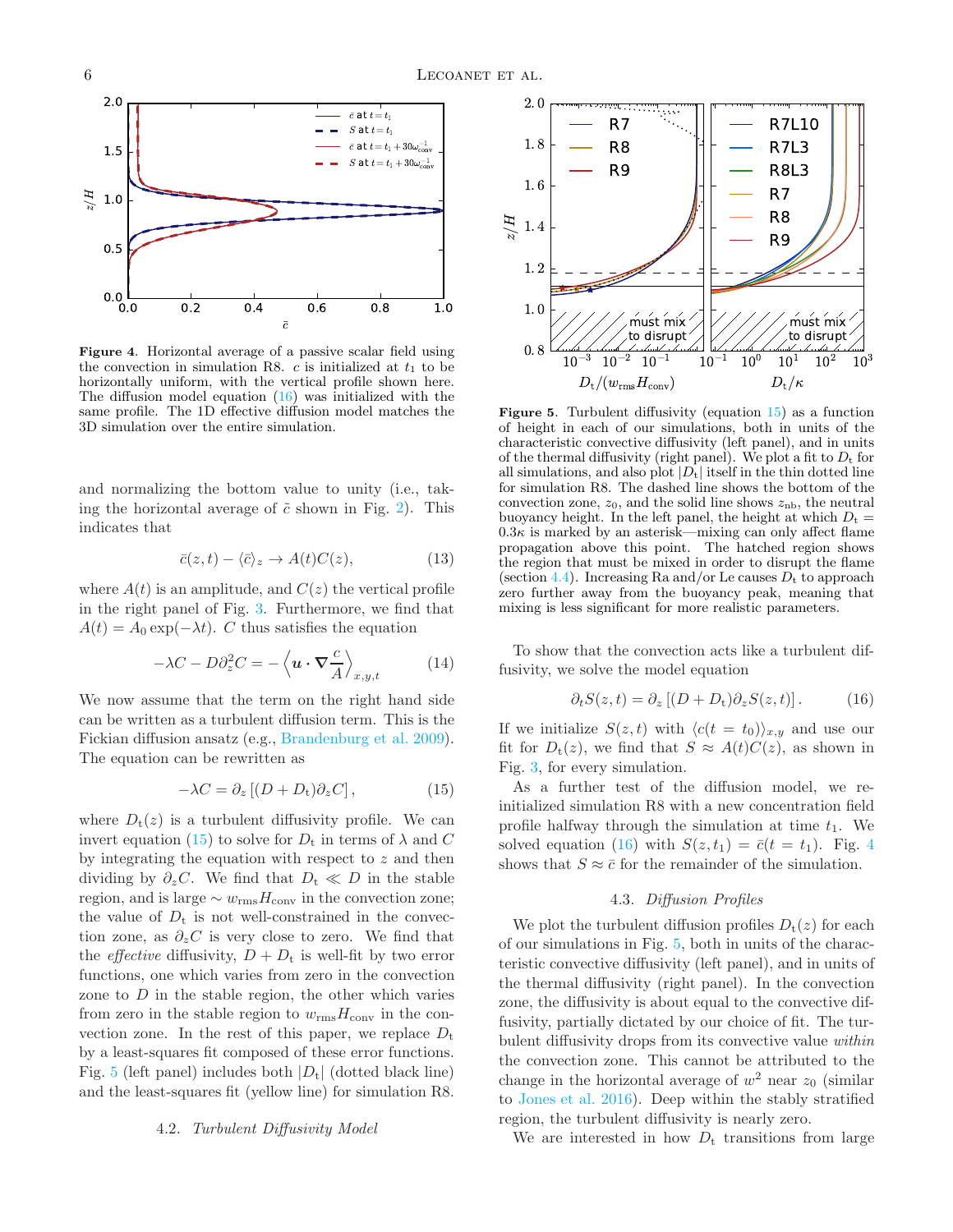values in the convection zone to small values in the stable region. In this respect, the behavior of  $D_t/\kappa$  is very similar in all simulations (Fig. [5,](#page-5-3) right panel). Heuristically, we expect mixing to play a role in the propagation of flames when  $D_t \sim \kappa$ . We find that the height at which  $D_t = \kappa$  is almost independent of Ra, but increases with Le (Table [1\)](#page-4-0), i.e., moves closer to the convective boundary and further from the "flame." In section [4.4,](#page-6-0) we find that a more precise criterion for flame disruption is  $D_t \geq 0.3\kappa$  in the region in which  $N \geq 0.1N_{\rm fl}$ . The height at which  $D_t = 0.3\kappa$  increases with both Ra (Fig. [5,](#page-5-3) left panel), and Le (Table [1\)](#page-4-0), suggesting that flame disrup-

and Le Two common parameterizations of convective overshoot are exponential overshoot, in which the turbulent diffusivity drops exponentially with distance from the end of the convection zone (e.g., [Herwig 2000\)](#page-8-6), and an overshoot length, in which the convective diffusivity is set to zero at a length  $L_{ov}$  beyond the convection zone (e.g., [Shaviv & Salpeter 1973](#page-8-26); [Maeder 1975](#page-8-27)). In all our simulations,  $D_t$  is *negative* below a critical height (although the *effective* diffusivity  $D + D_t$  is everywhere positive). This suggests that a good parameterization of our simulations would be an overshoot length, rather than exponential overshoot. We define the overshoot length  $L_{ov}$  to be the distance between the bottom of the convection zone (where  $N^2 = 0$ ), and the location where  $D_t = 0$ , and report it in Table [1.](#page-4-0) All lengths in the paper, including  $L_{\text{ov}}$  are normalized to the pressure scaleheight H. Below the point at which  $D_t = 0$  the absolute value of  $D_t$  is very small.<sup>[3](#page-6-1)</sup>

tion becomes less likely for more realistic values of Ra

The weak dependence of  $D_t$  in the overshoot region on the diffusivities of the system suggests that the height at which  $D_t = 0.3\kappa$  and the overshoot length  $L_{ov}$  are determined primarily by the length scale on which the buoyancy frequency profile changes from zero to order  $\omega_c$ , rather than a diffusive length scale. This suggestions that the key lengthscale in the problem is  $\sim z_{\rm nb} - z_0$  (see Fig. [1\)](#page-2-1). Indeed, the overshoot lenght  $L_{ov} \sim z_{nb} - z_0$ in all of our simulations (Table [1\)](#page-4-0). This is because dense plumes falling through the convection zone become much lighter than their surroundings below  $z<sub>nb</sub>$ , so they cannot penetrate much further to produce mixing within the flame. We expect the overshoot length to scale as

$$
L_{\rm ov} - (z_0 - z_{\rm nb}) \sim \text{Ov}^{1/3}.
$$
 (17)

Our simulations do not explore a sufficiently wide range of Ov to test this scaling. Although increasing Ra or Le further will introduce smaller eddies into simulations, we do not believe these smaller eddies will enhance mixing, as they are subject to the same buoyancy barrier as the larger plumes resolved in the simulations presented here.

## 4.4. Flame Disruption in MESA

<span id="page-6-0"></span>We explore the secular effects of mixing on flame propagation via a series of numerical experiments using MESA. We begin with the evolution of a  $9.5 M_{\odot}$  star (the same calculation discussed in Section [2\)](#page-1-0). We save a model when the carbon flame is at a Lagrangian mass coordinate of  $0.2 M_{\odot}$ . We load this model in revision 8118 of MESA and use the built-in other D mix routine to introduce an artificial chemical diffusivity in the vicinity of the flame. We then observe whether this additional mixing affects the behavior of the flame. In the absence of additional mixing, the carbon-burning luminosity in the flame is smooth (in time) and roughly constant, with some secular variation as the flame propagates inward. We evolve the MESA models for  $\approx 2000 \,\text{yr}$ , which is  $\approx$  10 self-crossing times for the flame; in this time, the unperturbed flame propagates inwards through  $\approx 0.1 \,\mathrm{M}_{\odot}$  of material. We classify the flame as "disrupted" if the carbon-burning luminosity decreases significantly (by more than a factor of  $\approx 10$ ) or exhibits oscillatory behavior (by more than  $\approx 10\%$ ).

First, we set the chemical diffusivity  $(D_t)$  roughly equal to the convective diffusivity,  $10^{12} \text{ cm}^2 \text{ s}^{-1}$  (which is ~  $H^2ω$ ), in the region of the flame where  $N < N<sub>crit</sub>$ . This allows us to determine the region where significant mixing is required to disrupt the flame. Increasing  $N_{\text{crit}}$  increases the amount of material in which additional mixing occurs, similar to increasing the overshoot length scale. $4$  We find the flame is only disrupted if  $N_{\text{crit}} \geq 0.3N_{\text{fl}}$ , where  $N_{\text{fl}}$  is the peak of the buoyancy frequency. This reflects the fact that it is necessary to mix material in the region where the bulk of the nuclear energy release is occurring in order to disrupt the flame.

Second, we set the chemical diffusivity to be a constant factor times the thermal diffusivity over a region where  $N < N_{\text{crit}}$ . This allows us to determine the ratio  $D_{\text{t}}/\kappa$ needed to disrupt a flame. In terms of the opacity  $\kappa_{\star}$ , the thermal diffusivity is given by

$$
\kappa = \frac{4acT^3}{\kappa_{\star}\rho^2 c_{\rm P}}\tag{18}
$$

where  $a$  is the radiation constant,  $c$  the speed of light, T the temperature,  $\rho$  the density, and  $c_{\rm P}$  the specific

<span id="page-6-1"></span><sup>&</sup>lt;sup>3</sup> We cannot place strong constraints on  $|D_t|$  when its value is very small, as its value can be influenced by some combination of: 1. Timestepping errors due to using a low  $(2<sup>nd</sup>)$  order timestepper; or 2. Errors in the calculation of  $C(z)$  or  $\lambda$  due to insufficient averaging.

<span id="page-6-2"></span><sup>4</sup> However, unlike overshooting, the mixing that we introduce is not spatially tied to the convective boundary.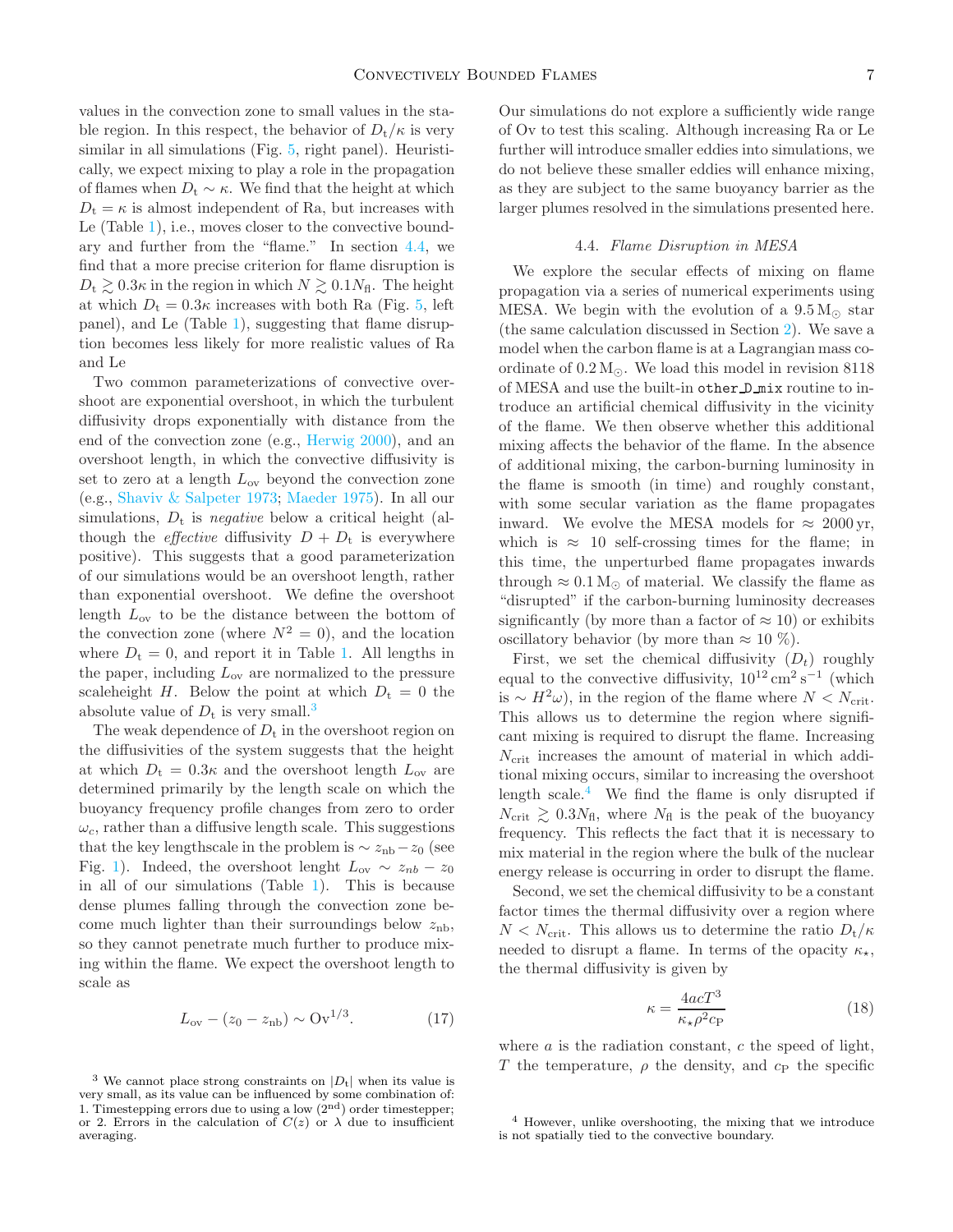heat at constant pressure. For a value of  $N_{\text{crit}} = 0.3 N_{\text{fl}}$ , we find that the flame is only disrupted if  $D_t > 0.3\kappa$ . This agrees with our heuristic that  $D_t \sim \kappa$  is necessary for flame disruption. If the mixing is allowed to be even deeper into the flame (higher  $N_{\text{crit}}$ ), lower diffusivities are required; however, because our simulations suggest the turbulent diffusivity drops off very sharply with depth, we believe the most germane requirement for flame disruption is that from the shallowest mixing.

We use the criteria derived from these MESA calculations to interpret the results of our Dedalus simulations. The Dedalus simulations address where and how efficiently convection mixes material in the presence of a buoyancy barrier. However, because they do not selfconsistently model a conductively-propagating flame, they cannot directly answer the question of whether a flame disrupts. The MESA calculations directly address whether convective mixing with a specific efficiency (relative to  $\kappa$ ) and at a specific location (relative to N) is sufficient to disrupt a flame. We show these criteria in Fig. [5:](#page-5-3) the region where  $N > 0.3N<sub>f</sub>$  is hatched and the points where  $D_t = 0.3\kappa$  are marked with stars. In all our Dedalus simulations, the stars are outside the hatched region, which implies that the mixing observed in Dedalus would not be sufficient to disrupt the flame.

## 5. CONCLUSIONS

<span id="page-7-0"></span>This paper describes simulations of an idealized model of convectively bounded carbon flames. The simulations are in the Boussinesq approximation, and assume a Brunt-Väisälä frequency profile motivated by MESA simulations of carbon flames (Fig. [1\)](#page-2-1). On the convective timescale, carbon flames are almost stationary, so we do not explicitly include any nuclear burning in our model.

The simulations evolve a passive scalar field which heuristically represents the carbon species fraction. Overshooting plumes mix the passive scalar into the convection zone. The passive scalar field quickly approaches a self-similar solution (equation [13;](#page-5-0) see Fig. [3\)](#page-4-2), allowing us to calculate an effective diffusivity profile  $D_t(z)$ . The horizontally averaged 3D evolution of the passive scalar field is very well approximated by the solution of a 1D diffusion equation (equation [16;](#page-5-1) see Fig. [4\)](#page-5-4).

Our simulations have large diffusivities compared to real stars. Despite the unphysical parameter regime of our simulations, we believe that we can still draw strong conclusions about mixing in real carbon flames, because of the clear trends in the simulation results as the parameters become more realistic, i.e., with increasing Rayleigh and Lewis numbers.

Carbon flames have  $\kappa/D \sim 10^6$ , but convective mixing can stall a flame if the turbulent mixing due to overshoot is such that  $D_t \sim \kappa$  within the flame. Overshoot in 1D stellar models is sometimes modeled by exponentially decreasing the diffusion coefficient outside the convection zone over a characteristic length (e.g., [Herwig](#page-8-6) [2000\)](#page-8-6). This parameterization does not in fact apply to our simulations, which have turbulent diffusivities which decrease as Gaussians, and then become negative below a critical height (Sec. [4.3\)](#page-5-5). This suggests that a more useful parameterization is an overshoot length, as we find no convective mixing below a critical height.

MESA calculations suggest that a region near the peak of the buoyancy frequency  $(N \sim 0.3N_f)$  must be mixed with  $D_t > 0.3\kappa$  in order to disrupt the flame (Sec. [4.4\)](#page-6-0). None of our simulations of convective overshoot show any convective mixing in this region. In all of our simulations, the height at which  $D_t = 0.3\kappa$  is well outside the region near the peak of the buoyancy frequency that MESA simulations show must be mixed in order to stall the flame (Fig. [5\)](#page-5-3). Moreover, this height shifts closer and closer to the convection zone (away from the flame) as either the Rayleigh number or  $\kappa/D$  (the Lewis number) increase towards more realistic values.

Furthermore, our simulations greatly overestimate the mixing efficiency, as our buoyancy frequency increases only modestly with depth (Fig. [1\)](#page-2-1). Although the ratio of inertia in our convective plumes to the stabilizing buoyancy force is very small ( $\sim 10^{-4}$ ; see Table [1\)](#page-4-0), we estimate that our simulated plumes are nonetheless more powerful than realistic plumes by a factor of at least  $\sim 10^6$ .

Taken together, these results strongly suggest that convection provides insufficient mixing to disrupt real carbon flames. The only way out of this conclusion is to posit that for yet higher Ra or Le numbers, the trends we find in mixing with increasingly realistic parameters reverse. Although we cannot rule this out, we regard it as unlikely. Physically, the lack of mixing is due to a simple physical principle: convective plumes must overcome a huge buoyancy barrier to reach the flame. There is no reason to expect them to suddenly be able to do so at even higher Ra or Le. As a result, we conclude that convection provides insufficient mixing to disrupt a carbon flame and that "hybrid C/O/Ne" WDs are unlikely to be a typical product of stellar evolution.

We have neglected important physics in this work, including rotation, magnetism, density stratification, and nuclear burning. However, it seems difficult for these effects to overcome the potential energy barrier, so we do not believe they will change our conclusion.

Internal gravity waves generated by the convection could mix the fluid via breaking. The wave amplitude increases as  $\sqrt{N}$  as the waves leave the convection zone and approach the flame. Waves can break if  $k_r \xi_r \sim 1$ , where  $\xi_r$  is the vertical displacement and  $k_r$ is the vertical wavenumber. Neglecting damping, theoretical models of internal wave generation by convection